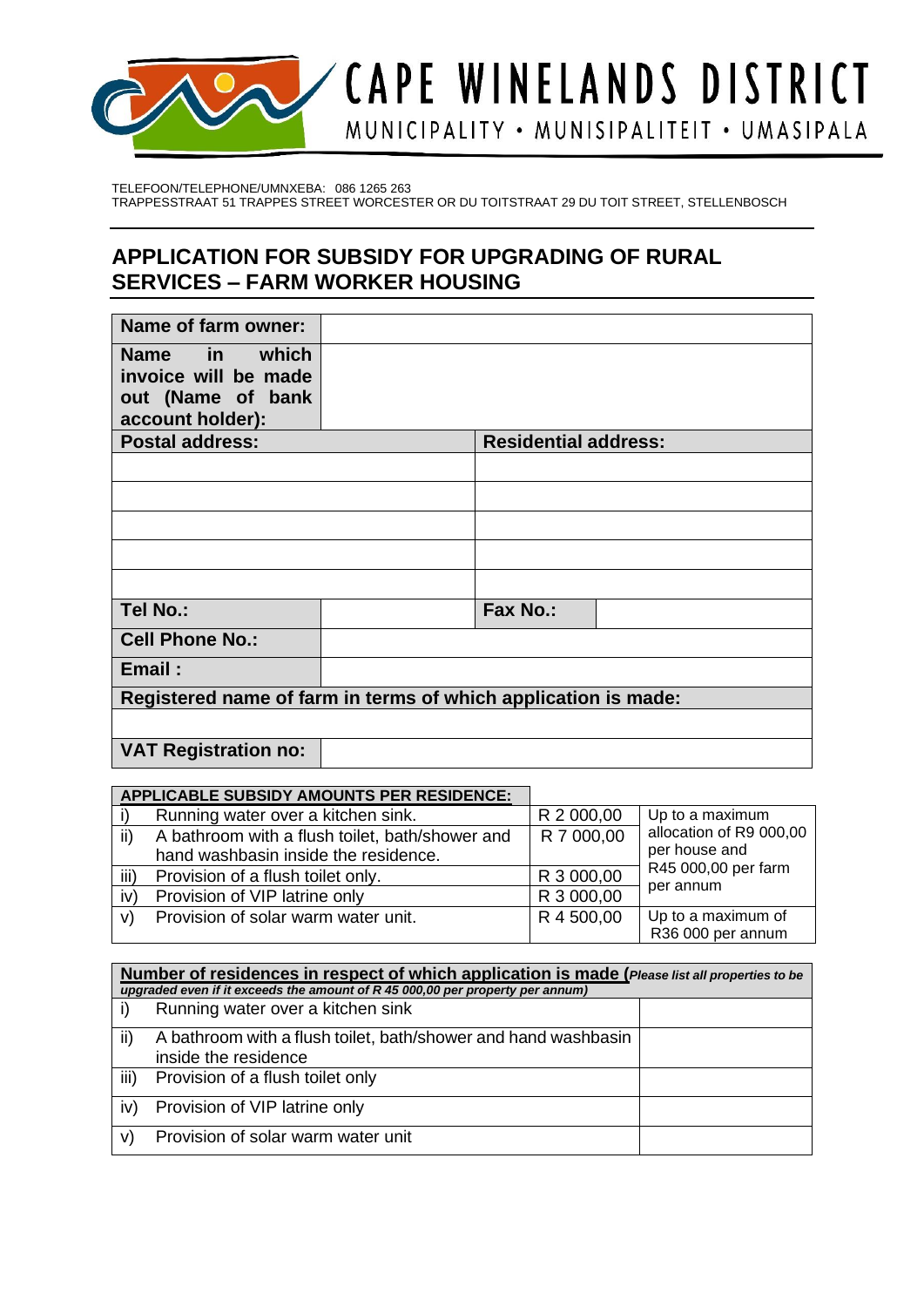## **Please note that:**

- 1. Due to the shortfall in funding when compared to needs that exists, your application may not necessarily be approved, or may only be partially approved.
- 2. In terms of the Municipal Health By-laws: Cape Winelands District Municipality, promulgated in Provincial Gazette Extraordinary 6696 of 15 February 2010 the legal obligation for the provision of water and sanitation at farm worker housing rests with the farm owner and should this subsidy application not approved such lack of approval shall not exempt the owner from his or her legal obligation in terms thereof.

In terms of Council policy the approval of the subsidies is subject to the following conditions:

The residence must be used for farm worker accommodation for at least three years and for the duration of this period the owner must maintain the facilities in good working condition. A written agreement in this regard must be entered into with Council.

- 1. All work must be completed before the  $31<sup>st</sup>$  of May of the financial year for which the subsidy was approved.
- 2. Subsidies will only be paid once all work have been completed to the satisfaction of the CWDM.
- 3. Subsidies are linked to the health and hygiene awareness programme of the CWDM which will be made available to the farm.
- 4. A maximum subsidy of R9 000,00 per residence and R45 000,00 per farm shall be considered for the upgrading of water and sanitation and a maximum of R 36 000 per farm for solar warm water systems.

The Cape Winelands District Municipality adheres to the Protection of Personal Information Act, 2013 (Act No 4 of 2013) and regulations promulgated thereunder ("PoPI Act") and all personal information provided will be held and/or stored securely for the purpose of this application.

By submitting your application form to us, you understand and agree to the following:

- All personal information that you provide to us will be held and/or stored securely for the purpose of this application only.
- Your personal information will be stored electronically in a database.
- You have no objection to the Cape Winelands District Municipality retaining your personal information.
- All personal information that you provide to us will be used only for the purposes for which it is collected.
- A copy of the Cape Winelands District Municipality's policy on Protection of Personal Information can be viewed at [www.capewinelands.gov.za.](http://www.capewinelands.gov.za/)

| <b>Owner's signature</b> | <b>DATE</b> |
|--------------------------|-------------|